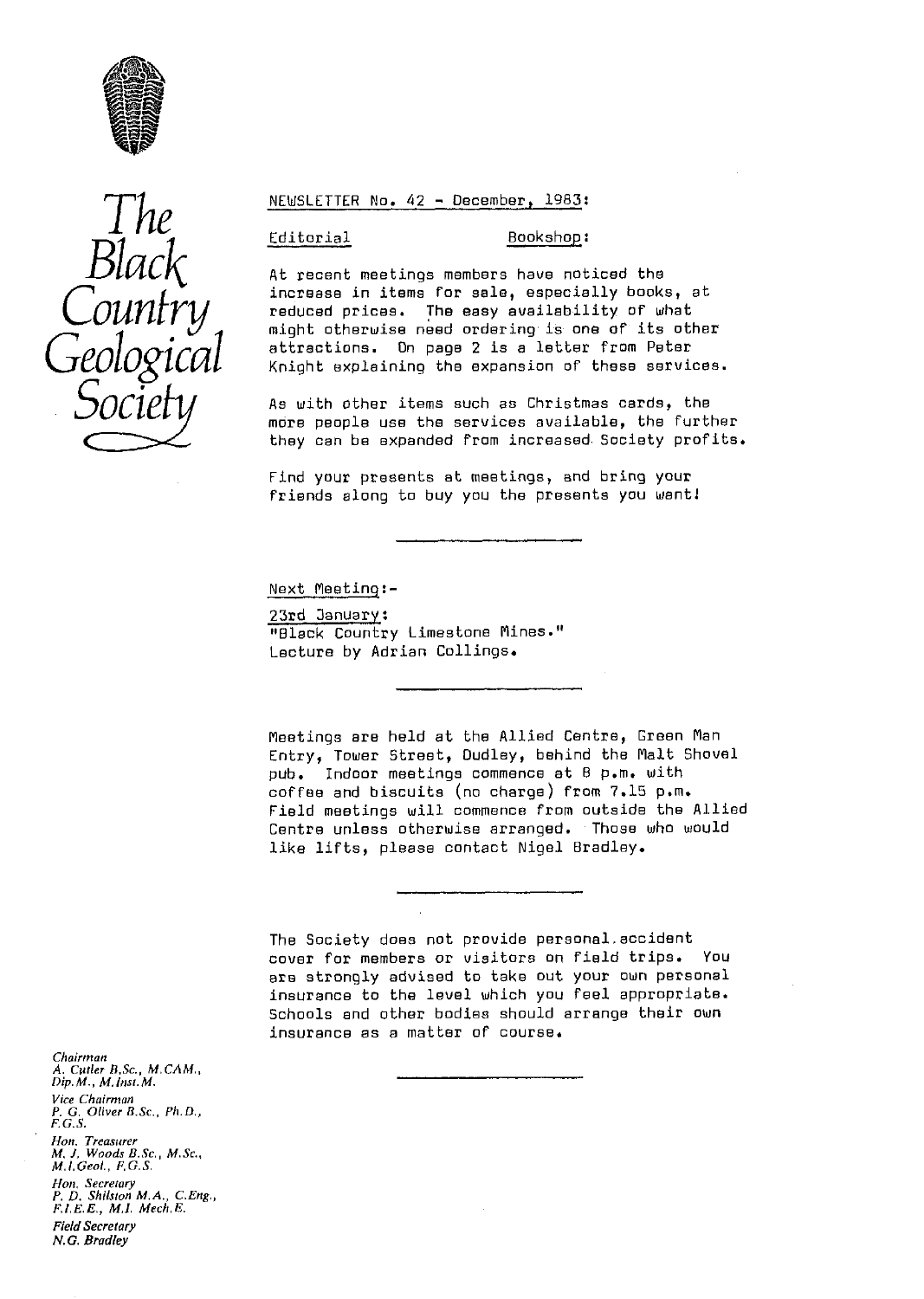#### Programme for 1984;

Monday 23rd January: "Black Country Limestone Mines." Lecture by Adrian Collings. This will describe the regional geological setting, the development of limestone mining from Roman times onwards, and the results of recent borehole work. These relate to sedimentology as well as practical engineering problems.

Monday 20th February: A.G.M. and Video Goodies.

Monday 19th March: Informal meeting to discuss the field trip. "The Antarctic Landscape", talk by Sheila Pitts.

Saturday 24th March: Forest of Dean field trip, led by Martin Bragg.

Monday 16th April: Informal meeting.

Sunday 29th April: Warwick and Nuneaton field trip. Leader Tristram Desterman of Warwick Museum.

Monday 14th May:

"The Origin of some British Mineral Deposits, Recent Thoughts." Lecture:R.Ixer, Aston University. Monday 4th June : Eastern Boundary Fault, Walsall. Field trip led by Peter Whitehead. Meet 7p.m. at the Threa Crowns.

Monday 25th June: The Lickey Hills. Evening field trip led by Paul Shilston.

Sunday 1st July : Charnwood Forest. Field trip led by Bohn Armitage.

Monday 23rd July : Informal meeting to classify rocks and fossils.

September/October : To be arranged.

Monday 12th November. : Informal meeting, and talk an borehole drilling by Maitland Woods,

Sunday 18th November: The B.C.G.S, exploratory borehole will be sunk.

Monday 3rd December : "Mass Extinctions in the Fossil Record." Lecture by Professor A. Hallam of Birmingham University.

#### Letter to the Editor:

#### Dear Editor,

Members who have not attended the last four meetings may,not be aware that a wide range of geological books, guides and other aids are now being sold at all lecture and informal meetings. This activity has proved so popular that we are now extending it to include the sale of rocks, fossils and minerals too. I hope this will be similarly well received and popular. We welcome all members' inspection, and indeed direct support) An appeal is also made here for dona-

tions of second hand books in good condition, for resale to boost Society funds. Please contact ms at the book counter at any meeting.

Peter Knight .

27th September, 1983 : "The Mineralisation of Derbyshire", lecture by Dr. T. Ford:

This lecture was well illustrated with slides and delivered with enthusiasm and humour. Beginning with a geological map of the area, Dr. Ford took us on a most interesting ,journey through the general geology of the area, on to the minerals themselves and finally their genesis. The mineralisation occurs in Carboniferous Limestones which have suffered etratigraphic inversion. The limestone was once in a basin overlain by thousands of feet of Millstone Grit and Coal Measures which have, been folded upwards to form a dome. Erosion has brought the limestone to the surface. The limestone dips to the west and east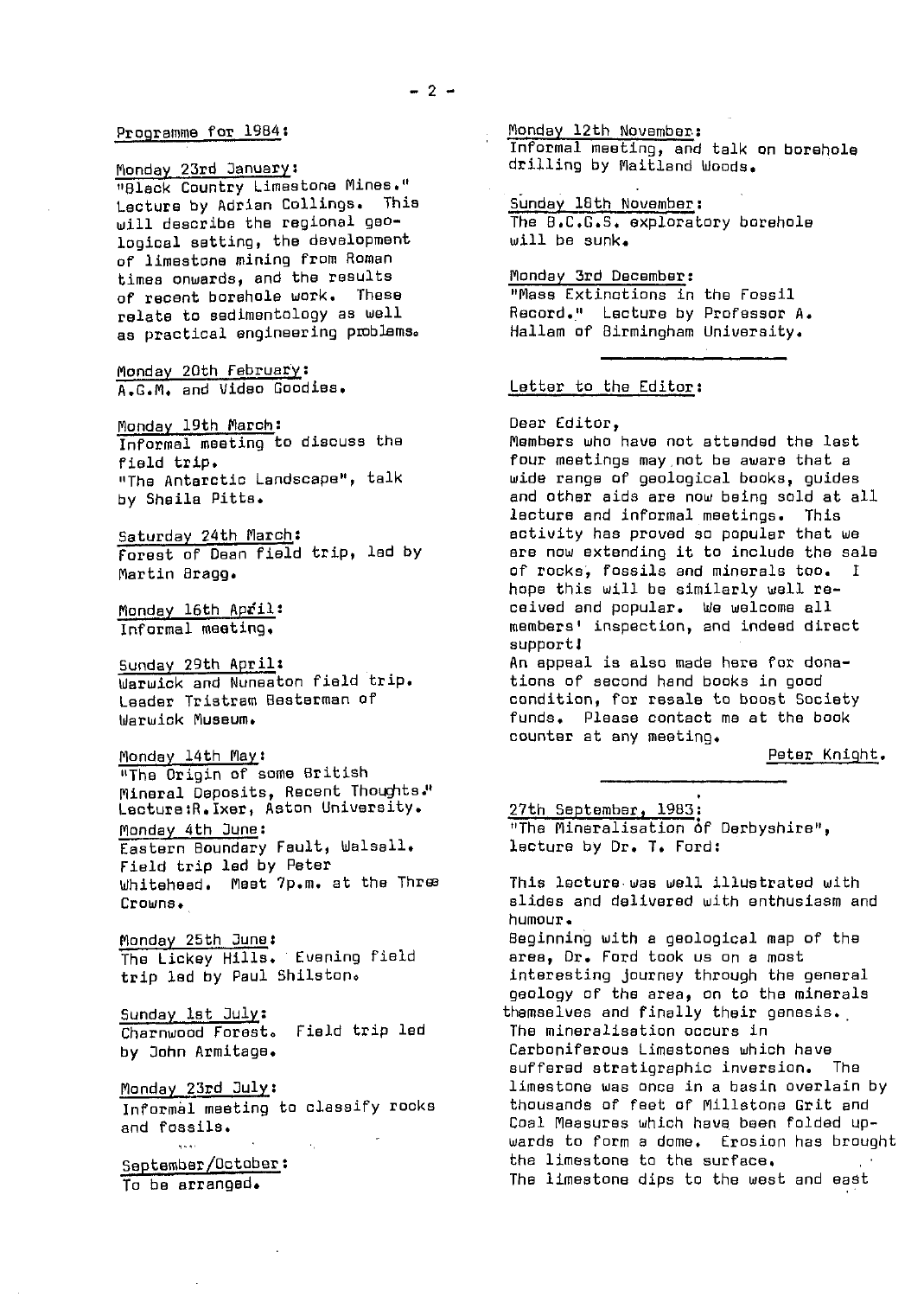with the Millstone Grit and Coal have been three episodes of<br>Measures outcropping on the western mineralisation, at the end of the Measures outcropping on the western<br>and eastern margins of the antiand eastern margins of the anti- Carboniferous, in the Permian, and cline. The limestone has two in the Triassic. The mineralising<br>divisions, the Brigantian and the influids were generated in association divisions, the Brigantian and the fluids were generated in association<br>Aspian, separated by a lava, the same with oil in the North Sea basin and 'toadstone." The majority of the moved under compression into the mineralisation appears to be in the Pennine anticline. The complex<br>the limestone of the eastern side the chemical reactions which produced the limestone of the eastern side of the dome, in the upper 'toadstone' is thought to have acted as a partial barrier to the Mineralisation is thought to relate<br>to the stratigraphic inversion in that it allowed fluids to flow into the Ham Dingle and W<br>the limestone. The Millstone Grit the Leader Alan Cutler. the limestone. The Millstone Grit cap would have prevented upward<br>mioration of the fluids. There is migration of the fluids. There is Despite rather,unsettled weather<br>also a relationship between west- the evening turped out to be east and some north-south anticlinal axes and mineralisation. Fissuring assembled in the car park at the direction of the carry of the stresses that<br>due to the stresses that accompany are foley Arms. Pedmore. The entrand The main mineral deposits are lane and New Ham Lane lies near the fluorits, galena, barite, calcite in Western Boundary Fault, where we in and small amounts of sphalerite. spected a roadside outcrop of Upper<br>These minerals are often associated solutiled Sandstone of Triassic age of minerals have four main types of antering the Dingle everyone was made occurrence, flats, pipes, rakes are ass occurrence, flats, pipes, rakes surprised at the lushness of the contract of the surprised at the lushness of the surprised at the lushness of the surprised at the surprised at the surprised at the surprised at the surpris different combinations, propor-<br>tions and textures. They often following the stream the groun Concentration of the minerals into Halesowen Group, of the Upper Coal exploitation over hundreds of years.<br>This has not been without its Today exploitation is easier with several which are trapped between<br>more efficient mapping and ex- serve in the boundary fault in traction of minerals.<br>Mineralisation occurred at and all and all a south-west of the coalfield.

with oil in the North Sea basin and<br>moved under compression into the of the dome, in the upper the Derbyshire mineralisation are not<br>Brioantian rocks. The impervious. The the Lilly understood and await yet fully understood and await<br>further research.

#### Peter Jones.

27th June, 1983: Evening field trip<br>to Ham Dingle and Wychbury Hill.

the evening turned out to be very<br>pleasant by the time the party due to the stresses that accompany Foley Arms, Pedmore. The entrance to<br>folding would allow fluids in. the Dingle at the junction of Old Ham folding would allow fluids in. the Dingle at the junction of Old Hem fluorits, galena, barite, calcite Western Boundary Fault, where we in-These minerals are often associated Mottled Sandstone of Triassic age on with bitumen deposits. The the downthrow side of the fault. On<br>minerals have four main types of the entering the Dingle everyone was and scrines. Within these vegetation, which has formed a welcoming green wedge between the housing tions and textures. They often Following the stream the ground began<br>Form beautiful and bizarre Following to rise steadily to the confluence of form beautiful and bizarre the to rise steadily to the confluence of<br>patterns, many of which cannot be the stream with a lesser stream, where patterns, many of which cannot be the stream with a lesser stream, where<br>buff coloured clavs belonging to the the accounted for.<br>Concentration of the minerals into Halesowen Group of the Hoper Coal Measures were exposed on the upthrow<br>side of the boundary fault. This has not been without its which we made a short detour southwards along<br>Problems. The bulging and near whe tributary and after some searching problems. The bulging and near the tributary and after some searching disappearance of veins caused the managed to find **Keels** Beds in situ in the old mineral workers problems. stream bank. This outcrop is one of<br>Today exploitation is easier with several which are trapped between more efficient mapping and ex- branches of the boundary fault in the transition of minerals.<br>traction of minerals. Mineralisation occurred at Returning to the main stream, the ground<br>temperatures of 70 -90 C. at a began to rise more steeply as we began to rise more steeply as we depth of 3,000 feet plus. ascended the Dingle. Keeping to the Fluorite appears to be dominant in  $\qquad$  footpath which follows the rim of the the could follows the rim of the could formulate  $\qquad$ the east of the area, barite in the now rather steep sided valley, we could<br>centre and calcite to the west. The discern but not inspect the outcrops of discern but not inspect the outcrops of This is possibly related to dif- sandstones of the Halesowen Group. A<br>fering temperature gradients. small thin coal seam outcrops here, fering temperature gradients.<br>Research has shown that there might shout the soil and rubbish present ob but the soil and rubbish present ob-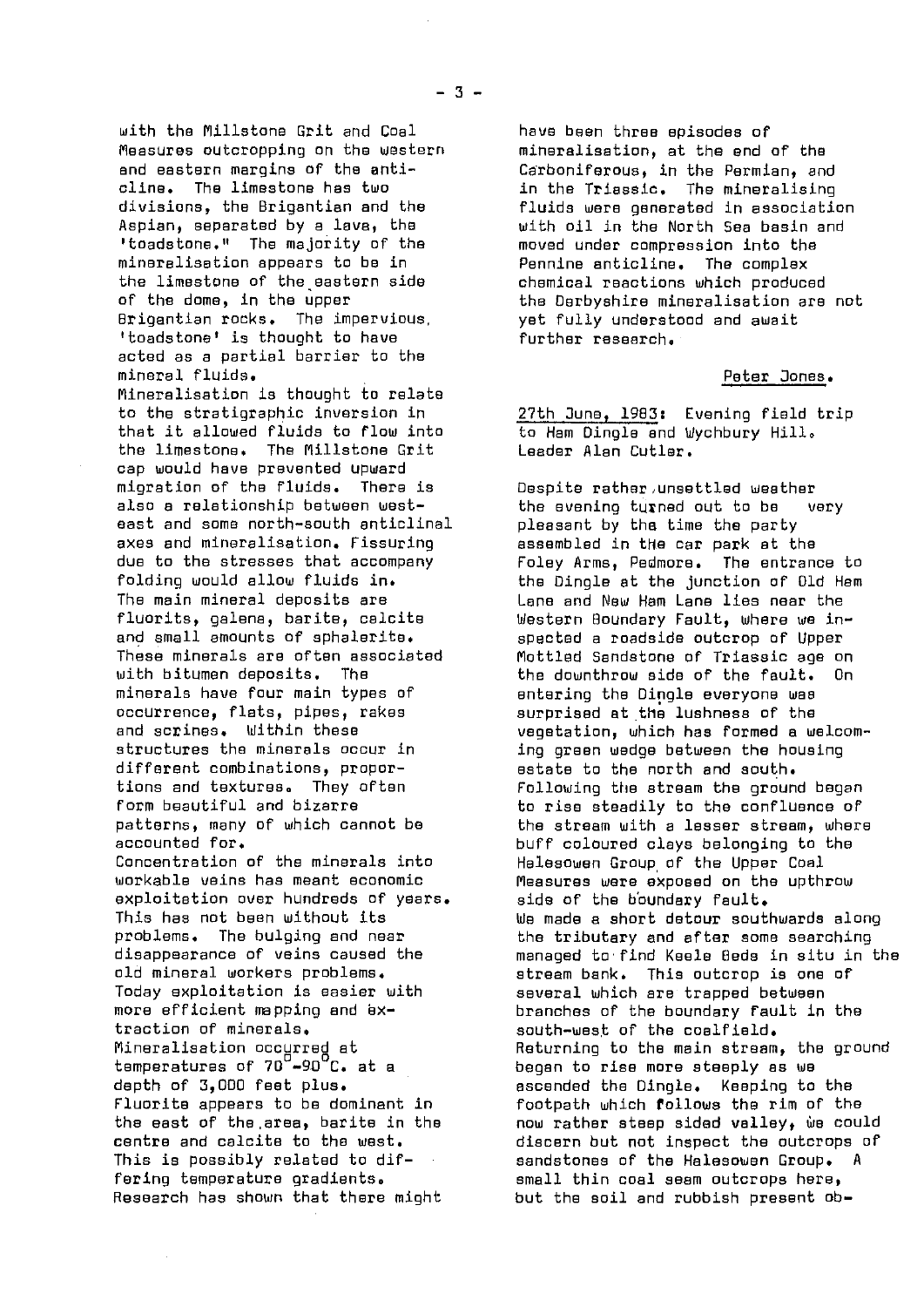scured all trace of it. With a family of blue tits watching us with some interest we emerged into the sunlight at the top of the Dingle to be watched with even more interest by some of the residents of the housing estate. A short walk brought us to Pedmore Lane, where after climbing the stile we followed the footpath up Wychbury Hill. From the top we had a superb view of the southern Black Country,. and the landscape to the west including the Shropshire hills and Wenlock Edge. We continued southwards on the top of the hill, where the obelisk looked in rather bad shape, and an impromptu discussion on the origin of the saline deposits of Droitwich provided a short diversion. We returned via the western slopes of the hill, where those less anxious to get to the pub inspected the mounds and ditch system of the Iron-Age hill fort which are still' remarkably intact. Further down the hill we were pleased to see a good exposure of Clent Breccia belonging to the<br>Enville Beds. This caps the h This caps the hill and gives rise to its well marked features, although it is slightly overshadowed by the nearby Clent Hills.

A half mile walk further down the road brought us back to the Foley Arms and a welcome drink to end another thoroughly pleasant evening meeting.

Alan Cutler :

#### Krakatoa Centenary Exhibition :

Hera is the report about this event at the Geology Museum, London, which was promised in the last issue. It is mainly from the captions used.

The eruptions took place on the island of Krakatoa, between Java and Sumatra, mainly on 26th and 27th August, 1883. About 36,000 people died, a few due to burning ash and pumice, but most were drowned by the massive waves.

The first rumblings were in May 1683 after 200 years of peace. Before the eruption Krakatoa was an island with three volcanoes. After the eruptions the main cone was out in half, but Krakatoa remained above sea level. At 10.02 hours on the morning of 27th August, 1883 a thunderous explosion split Krakatoa. It was the loudest noise ever recorded. Even on Rodriquez Island 4700 km. away it 'sounded like a distant roar of heavy guns.' The big bang was heard in Ceylon and in over 40% of the area of.' Australia. At Batavia (now Djakarta) 160 km. from Krakatoa, a gasometer with an automatic pressure guage recorded the shock at 10. 10, i.e. 8 minutes later. The trace shot off the graph and the gasometer left the around!

Red hot ash and pumice blocked the skies on Java and Sumatra and thick black dust descended. Rafts of floating pumice blocked the seaway around the islands. The steamer Beraow was lifted by the flood and thrown over the jetty at the level of the palm trees. Sea waves up to 40 metres high destroyed and damaged 300 villages and towns, in some areas 11 km. inland.

The gases and magma of the volcano blew out and its sides collapsed inwards with tons of debris, probably causing the huge see waves. Obsidian, ash and pumice were ejected. The rafts of pumice floated in the sea for many years, and reached the coast of Africa. Airborne debris rained down on Krakatoa and nearby islands and some now stands as cliffs 60 metres high.

The soundwave took 14 hours to reach the United Kingdom and 38 hours to reach the other side of the world and back again to the remains of Krakatop. There was a 4-6 inch rise in the tide at Portsmouth 18,500 km. away. For three days the sun was green when rising, It become blue when high, resembling brilliantly burning sulphur.

The 27th August eruption threw up a dust cloud 40 km. high. It settled above the clouds and drifted right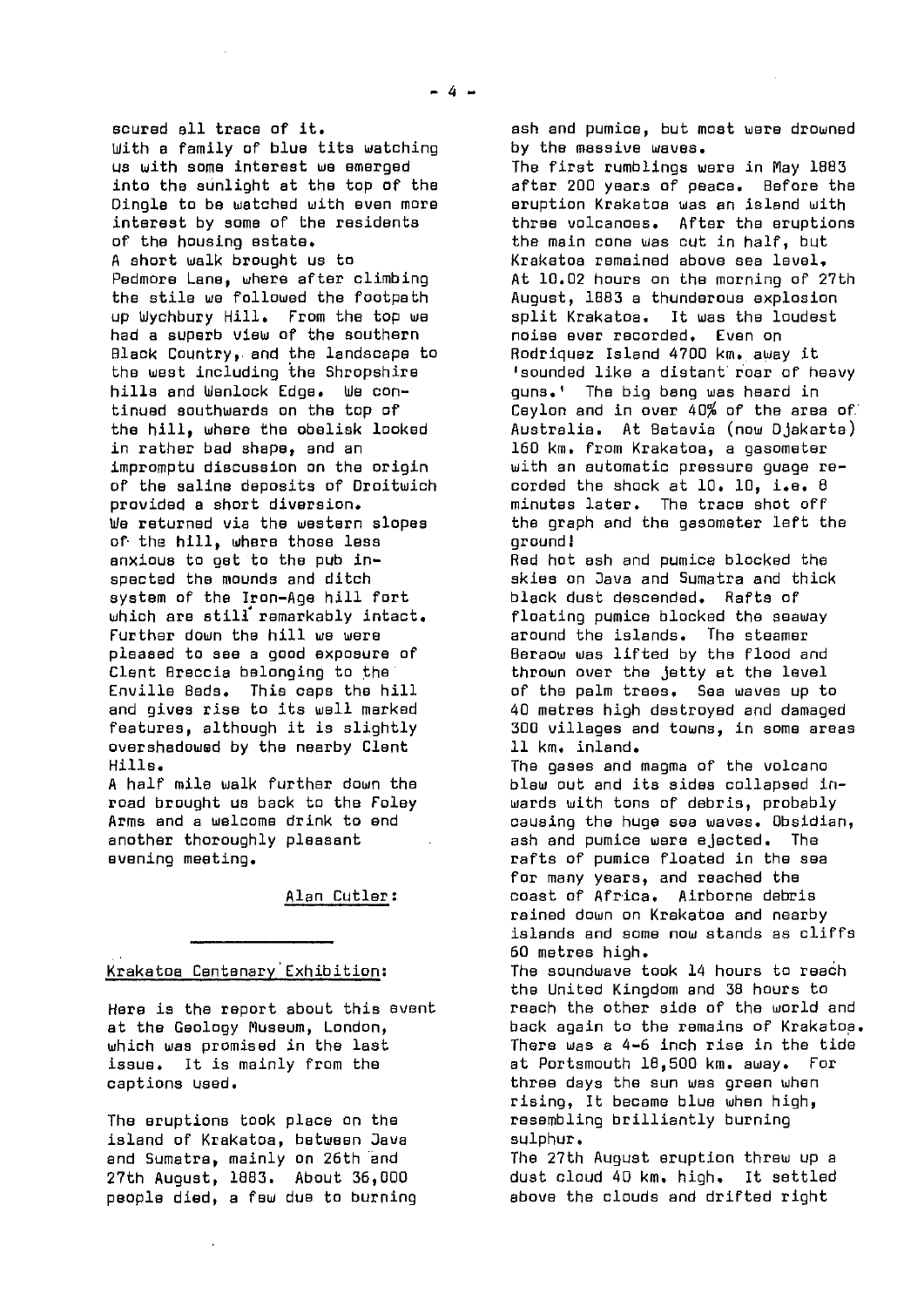round the world. Across the globe for more then three years afterwards the ash cloud caused burning skies and eerie sunsets. Climatologists recorded significant changes in the Earth's climate for seven years. In 1927, 44 years after the great eruption, the northern area of Krakatoa erupted again. In a burst of volcanic fury the island Asak Krakatoa (child of Krakatoa) was born. Over the next few years it was destroyed by the sea five times before it was established. .

D. Warren:

Welcome to New Members :

Anne-Marie Whitfield, Harborne. Jonathan Wright, Oldbury. Christopher Lewis, Wall Heath.

#### From the Papers :

To wind up the year we reproduce overleaf some of the more interesting items which have appeared in the papers in 1983. it seems to have been a bumper year for dinosaurs - at least two digs to our knowledge, mentions on Women's Hour, Radio 4 PM. and now footprints from Yorkshire! Not to mention whales in Italy and yet more whales in the Himalayas! Keep the cuttings coming in, especially oartoons and humerous items.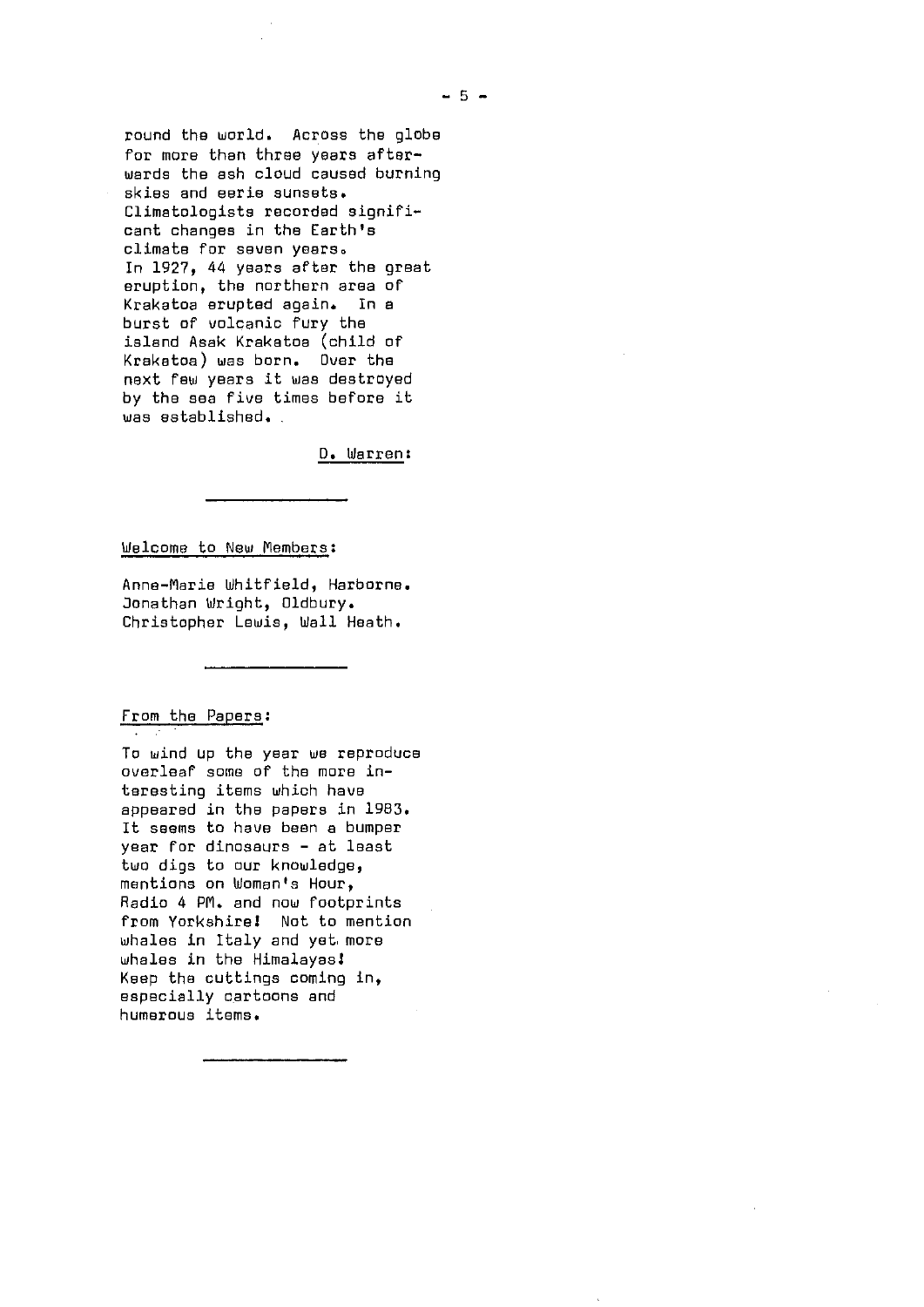

When Icelanders drilled into the earth, instead of finding oil, they hit clean hot water, an energy source that now warms 75 per cent of their country's population.

population.<br>
Rain filters through sand and<br>
pebbles to this geologically<br>
young island's turbulent<br>
underground, which is still so warm the water boils.

The water is pumped into none heating systems. Build-<br>ing int the Reykjavik area,<br>housing 120,000, all use<br>geothermal heating.

geomernial neating.<br>
Geothermal waters is piped<br>
directly into public outdoor<br>
awimming pools in Roykjavik,<br>
open even during the winter. It is is also used in greenhouse<br>cultivation of tropical fruits,<br>food processing and fish farminí Due to its location in the

Due to its location in the<br>north Atlantic just helow the<br>Arctic Circle, Reihard is ont of<br>the reach of European pollu-<br>tion, and is virtually free of<br>acid rains that kill lakes in<br>North - American second<br>Scandinavia  $\alpha$ 

Reading the contract of the conditions of the condition of the condition of the condition of the condition of the condition of the condition of the condition of the condition of the condition of the condition of the condit heating centre one of 30 such utilities nationwide.<br>We very seldom get air from

Burope of the present of

## Dinosaur footprints found on cliff

Crumbling cliffs on the North Yorkshire coastline have produced evi-<br>dence of the days when<br>dinosaurs ruled the  $\{ \frac{1}{4}, \frac{1}{4}, \frac{1}{4} \}$ earth.

Perfectly-preserved foot-<br>prints, about nine inches long, of a two-legged dinosaur have<br>been found embedded in rocks

near Scarborough.<br>
But the Yorkshire Museum<br>
in York wants to keep the<br>
location secret.

Experts are worried that if it<br>is identified the site will be<br>devastated before it can be fully oxamined.

They are also worried<br>because the elfffs are highly<br>dangerous, and if the location<br>decomes known, sightseers,<br>amateur geologists and dealers<br>in fossils looking for a quick.<br>profit, might be tempted to risk.<br>Museum wealth a

Suthers said the site is north of Scarbough and the area of  $\frac{1}{2}$ <br>area  $\frac{1}{2}$  and the area of  $\frac{1}{2}$  and  $\frac{1}{2}$  and  $\frac{1}{2}$  and  $\frac{1}{2}$  and  $\frac{1}{2}$  and  $\frac{1}{2}$  and  $\frac{1}{2}$  and  $\frac{1}{2}$  and  $\frac{1}{2}$  and  $\frac{1}{2}$  and  $\frac{1}{2}$  and  $\mathcal{M}_{\text{tot}}(k) = \alpha_{\text{tot}}(k)$ 



A Scottish research team may be able to predict earthquakes<br>with the help of a new<br>mathematical formula.

maddematical formula,<br>  $\frac{1}{2}$ , the believes its discovery,<br>
which depends on computer<br>
technology, can predict the<br>
likely time and location of<br>
earthquakes in any part of the

world. The formula uses information on previous earthquakes and data ion the earth's electro-magnetic fields.

Last year it was put to the<br>test and Edinburgh surveyor,<br>Mr David: Macduff, and his team predicted an earthquake 13. Both the time and location proved correct.

At a news conference in Edinburgh, Mr Macduff said<br>Edinburgh, Mr Macduff said<br>the group was thinking of<br>forming a company to market the technique.<br>He'hoped the formula would

be useful in giving advanced<br>warning on likely danger

spots all Morth Yemen pre-<br>The North Yemen pre-<br>diction was made after he visited the Stanford Research Centre in California where he was given dotails of 700 major earthquakes.<br>The team also claims that

its technique could be used to forecast possible machines failure and outbreaks of

The finds will soon go on exhibition at York.

Two museum geologists, Mr.<br>Stuart Ogilvy and Mr Shaun<br>Lofthouse, made the discovery<br>after sections of the cliff collapsed, revealing a carpet of<br>perfectly preserved footprints<br>which they believe were made 160 million years ago, when the

and with the stropped swamp.<br>
Some were in rocks on the being<br>
passive which are now being<br>
passive particle in the beam of the beam of the straight of the straight of the straight of the straight of the straight of the st others, oven more interesting,

### WHALE OF A TAIL FROM **PADUA**

#### By Our Rome Correspondent

The 65ft skeleton of a<br>rostrated (billed or beaked)<br>whale, about 3,000,000 years<br>old has been found in a deep gulley in a hill close to Long north Italy,

Paeleontologists said vesterday that at the time when the uay that at the time when the<br>whale was 'alive,' the Puduan<br>plains were part of the seabed<br>and the hills around Lugagnano<br>formed a gulf.

The Teater of a guit,<br>
The Teater of the bead and the<br>
dearth covering the head and the<br>
1917 Inn and the bead and the<br>
1917 Inn and the state of the state of the dameter, was thought at first<br>
diameter, was thought at fir



frozen Antarctic wilderness, scientists have uncovered a remarkable rock that have come from

Preserved... in the continuation<br>of the set of the set of the set of the set of the set of the set of the set of the set of the set of the set of the set of the set of the set of the set of the set of the set of the set of and methods with the service of the service of the series of the series of the series of the series of the series of the series of the series of the series of the series of the series of the series of the series of the ser origins.

One has already been<br>identified as a lunar rock.<br>Far more dramatically, at least one other is believed ing scientists a unique,<br>chance to study the geology,<br>chemistry and soil of our most important planetary neighbour.

regnoom.<br>
The "rocks have" been<br>
found in sites near Antarc-<br>
tica's McMurdo Sound and<br>
have lain buried there since<br>
their fall to Earth, They<br>
have surfaced only recently as glaciers have pushed<br>them on to the sides of<br>half-submerged mountains. Thousands of fragments<br>have been found by American and Japanese scientists -including one spectacular<br>diamond-studded meteoriteas well, as the Marchine-<br>as well, as the Marchine-<br>Moon rocks. Most are the re-<br>mains of several shundred<br>meteorites that crashed to<br>Earth in the past and sec-<br>present the biggest' such,<br>haul ever discovered.

## Whales once. walked in Himalayas

By ADRIAN BERRY Science Correspondent NVIDENCE that the ancestors of whales once lived entirely on land has followed the examination of whale fossils found: in 1978 in the Himalayan foothills of Pakistan.

A The ancestral whales, who<br>in the ancestral whales, who<br>in the ancestral whales, who<br>in the about 50 million years ago,<br>in the ancestral system which<br>could not have worked in water,<br>and they probably had limbs, or<br>imassiv

### Fish abundant

 $^{\rm o}$  West believe they were initially land mammals who, Initially Jane manimals who,<br>feeding on both meat and fish,<br>colonised the seashore," said,<br>the leader of the team Gingerish, of the University of Michigan,

We think they were enticed<br>by an abundance of fish, and<br>that they moved offshore and gradually made their home in

atus sea.<br>
Ethat this idea agreed with<br>
that this idea agreed with<br>
theorigs about very large<br>
animals Creatures like the hipanimals, creatures five the inequality<br>wallow in water to ease the<br>pressure on their lungs caused<br>by their own crushing weight.

Meteorites are thought to<br>be the rocks left over from<br>the formation of the solar. system more than four bill<br>lion years ago. Most of the<br>Antarctic specimens fit this,<br>picture, but to their surprise,<br>scientists found some that did,

by Apollo ustronauts. Later tion revealed further similarities and showed the rock was Earth or other meteorites.

At the annual Lunar and Planetary Science Conference groups presented further evidence which supported the shaped rock,

If they are right, it presents<sup>5</sup> science with a new problemscience with a new problem—<br>how the rock got to Earth; To<br>escape the Moon's gravity it<br>would have to travel faster<br>than a mile a second. An<br>asteroid crash could have<br>blasted it loose — but the<br>gigantic impact would also have melted the rock to glass. Even more puzzling is the, presence of a rock that is<br>probably Martian, This shows!<br>signs of having partially<br>burned up through our atmosphere—but also reveals indications of earlier volcanic) and oxidation effects.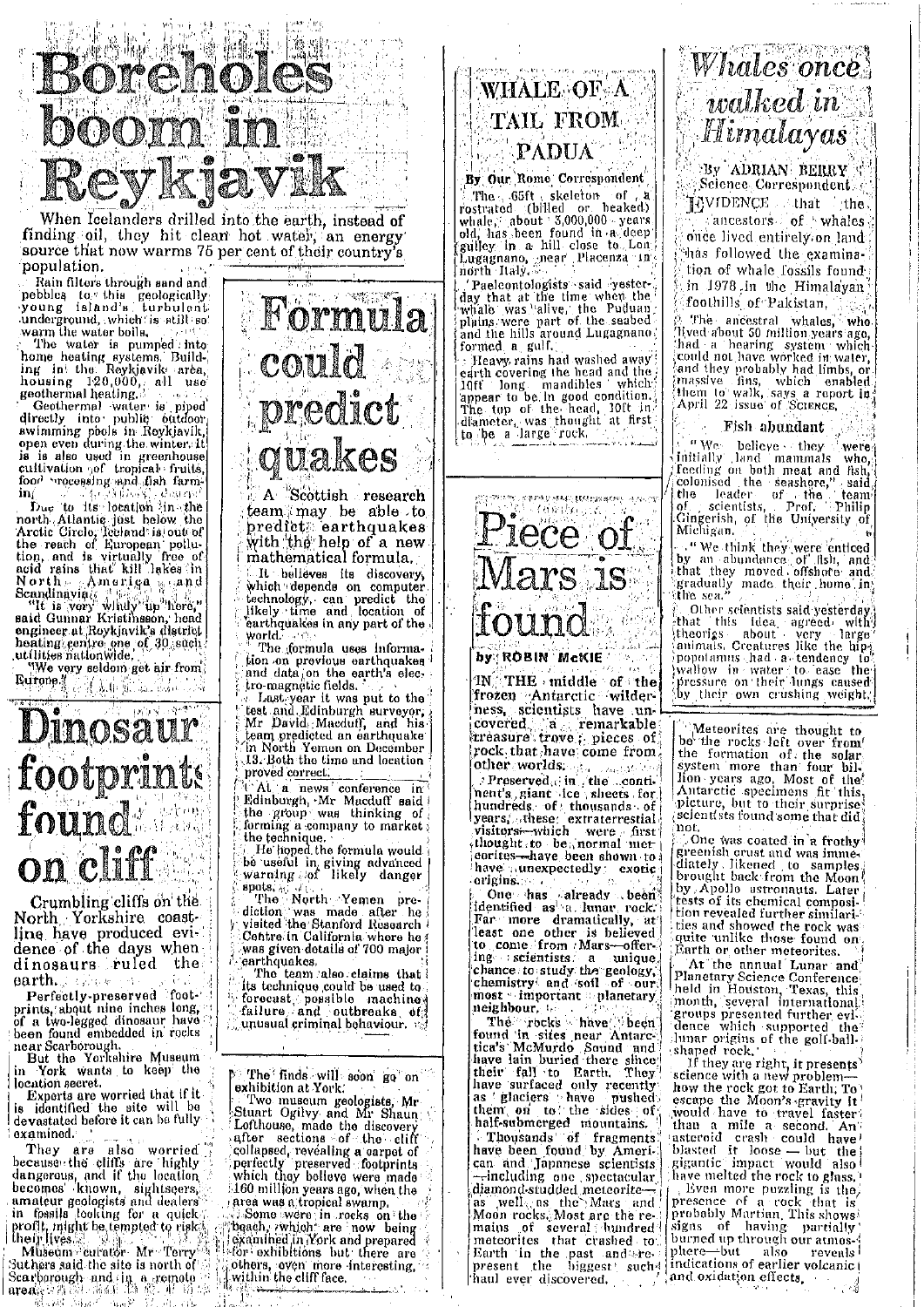Guided Walks for the Family.



A series of conducted and then not have a solut turn<br>nature walks at Dudley a <sup>up</sup> "This is the fourth season. have flopped.  $-$  with only one person turning up to join any of the five rambles round local beauty spots.  $\langle$ 

Now organisers are hoping turnout for the final walks in the year's programme.

Aolunteers have had to<br>abandon four of the five<br>previous rambles when no one turned up. And the fifth went ahend with only one walker.

Country : Geological Slack<br>Country : Geological Society,<br>who argantse the walks in<br>asociation : with the blame lack of publicity for the poor turnout.

. They say that cuts in government spending means that the commission has not<br>produced booklets which have<br>highlighted the programme of walks in the past.

Geological (society) chair<br>man, Mr Alan Cutler, says: "It" has been very disappointing<br>for our guides to arrive at the meeting place, wait patiently

that we've organised the<br>walks and they've always been very popular in the past. The ramble at Wrens Nest in parramote at wrens Nest in particular has always been well<br>calcular has always been well<br>about 30 people turn up — and<br>last year there were 120.

weren't going well this year<br>we tried putting up some<br>hastily-made posters-in public.<br>libraries, but they don't seem to have had any effect.

continue the walks next year.<br>But if the Countryside Commission is still having problems with finance we may<br>have to get something plannod off our own but.'

off our own but."<br>
The season's final walles are<br>
at Cotwall End Valley on<br>
Sunday, meeting at the nature<br>
reserve; Wrens Nest on Sep-<br>
tember 18, meeting at the<br>
tember 18, meeting at the<br>
King Arthur pub, Priory Road;<br>
a conservation work.

Obituary.

Dr Gordon Warwick Dr Gordon Wanwick, MSS. Urstand were very week<br>Thedon in the Very Light<br>The Goography Light Store<br>Easter at the age of 84,<br>Sordon Warwick had Seen Cordon wanwick had been<br>The principle of the Cap<br>Braphy Dupchman Lor<br>Hanny Dupchman Laving<br>hanny Transform having<br>become Reader In Goo.<br>become Reader In Goo.<br>hannow haloes have e Guamorabologist that Hold Defiors (Varwick was imperfectively that in Gordon Warwick was imperfectively in the corresponding to the corresponding of the corresponding of the corresponding of the corresponding of the corr

The landforms and pro-The understand and pro-<br>
cosses for the fool for<br>
regions were the fool for<br>
his major issade mich<br>
lineest, coupled with a<br>
love of caving and pot-<br>
incling His last exploration Incline His last exploration<br>of a cave notwork occurs<br>fol a cave notwork occurs<br>fol anily a faw years<br>before his death Although<br>his interest in the centre<br>world he was deat known<br>as an experience districts<br>and expectally t Nedig Noglon'.

Science and Senato The inamber of notional and<br>International anadomic organisations that Gordon<br>Marwicksenved on arctors<br>mamerus to list but the<br>cluded buing stonerary<br>cluded buing stonerary<br>Colemorphological stress<br>concurrence for the contract construction<br>years chairmin of the Cave foresti ornanisations that Cordon

Birmingham Branch of the Goographical Association stroographical Association<br>Frattyd Officer of the<br>Frattyd Officer of the<br>Ministry of Housing and<br>Ministry of Housing and<br>Carned With derelict land<br>In the Weat Midlands In the West Midlands.<br>"Many former students"<br>"mey will be surprised at<br>"mey will be Surdon War.<br>"the axtent of Gordon War.<br>"myer" let "them interface"<br>with his major sending and<br>"helping students" in this sending major in sadly misent. A.I Genera

Dr. Warwick has lectured to the Society, and was co-author of the Wrens Lest handbook.

<u> Historian pro</u>

Committee Meeting. At the Park Inn, Sedgeley, Bonday Jan. 16th.

Eritish Mincral and Gem Ethibition. Harch 4-25th. 1984 at the Loliday Inn, Swiss Cottage, London.

Hembers who read about the disappointing results of this years programme will be interested to see the following letter which was in the Ampress and Star, 12.9.83.

Path to enjoyment

 $\mathbb{S}^{n^{\frac{3}{2}}}_{\mathbb{C}^{n}}$ 

 $\frac{1}{2}$ 

I was sorry, but not sur-<br>prised to hear that the Con-<br>ducted Nature Walks have been so poorly supported this year.

Thave enjoyed these walks for the past few years but<br>regrettably not in 1983. Why?

Early in the year I went to pick up a programme of<br>walks and was told that none was available.

But I was told there was a copy in the Reference Library to which I could refer.

That day I did not have time to borrow the book and copy all the programme. I resolved to return when I had more leisure.

"How" many "others" had"<br>similar unfulfilled good<br>intentions and found them-

mequenous and round memorial<br>when Sunday came?<br>True then, we the public<br>are to blame. The informa-<br>tion was available, but very inaccessible

countryside Commission<br>and Black Country Geologi-<br>cal Society please give us<br>another chance and please<br>get together for next season and produce posters for the library, and duplicated leaf-<br>lets giving the programme of events.

A small charge could be made towards expenses. Dorothy Cartwright, Wolverhumpton Road East.

Wolverhampton.